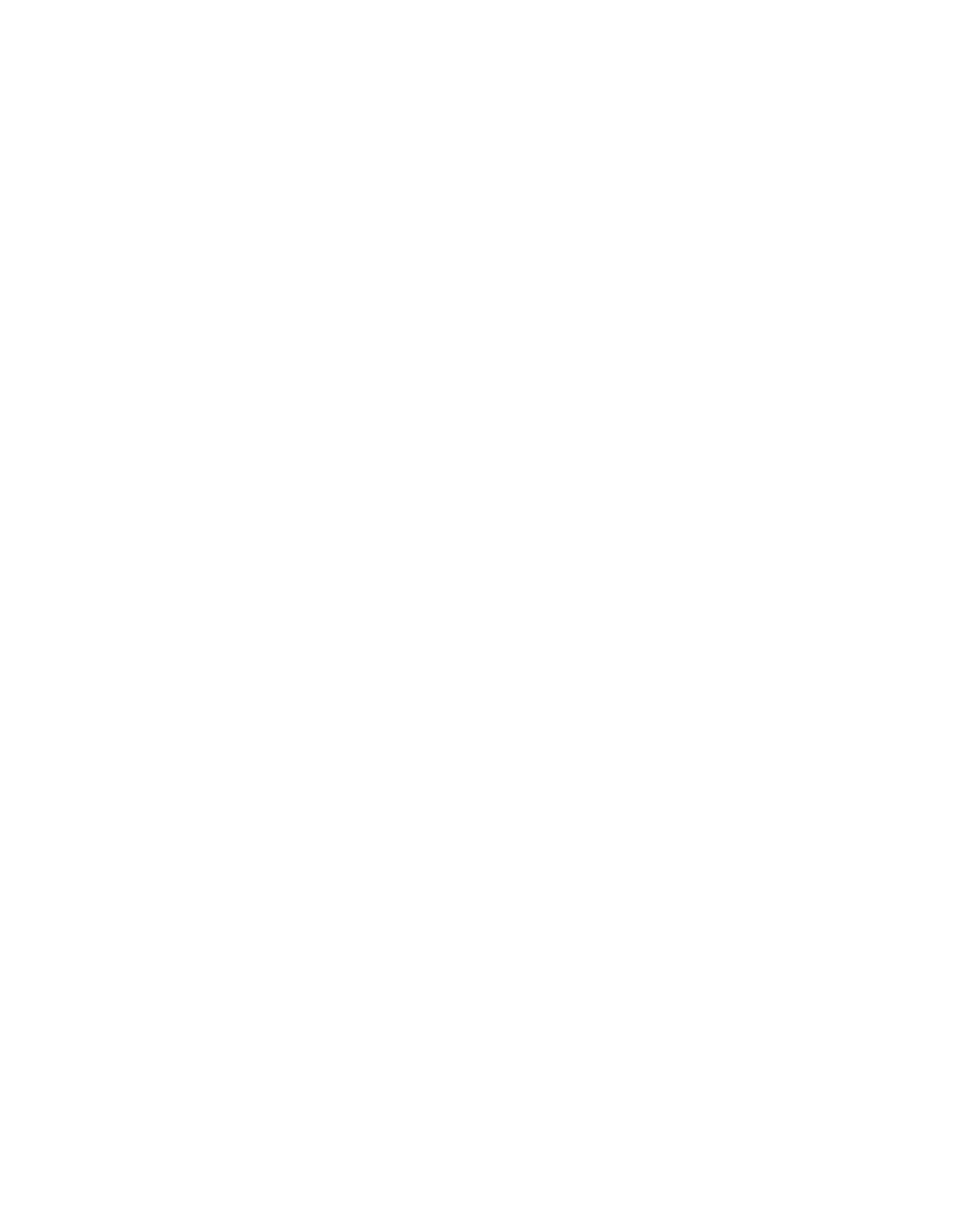# **The Accelerated Phase-out Plan for CFC Production in Argentina**

**For Implementation of the Montreal Protocol on Substances that Deplete the Ozone Layer**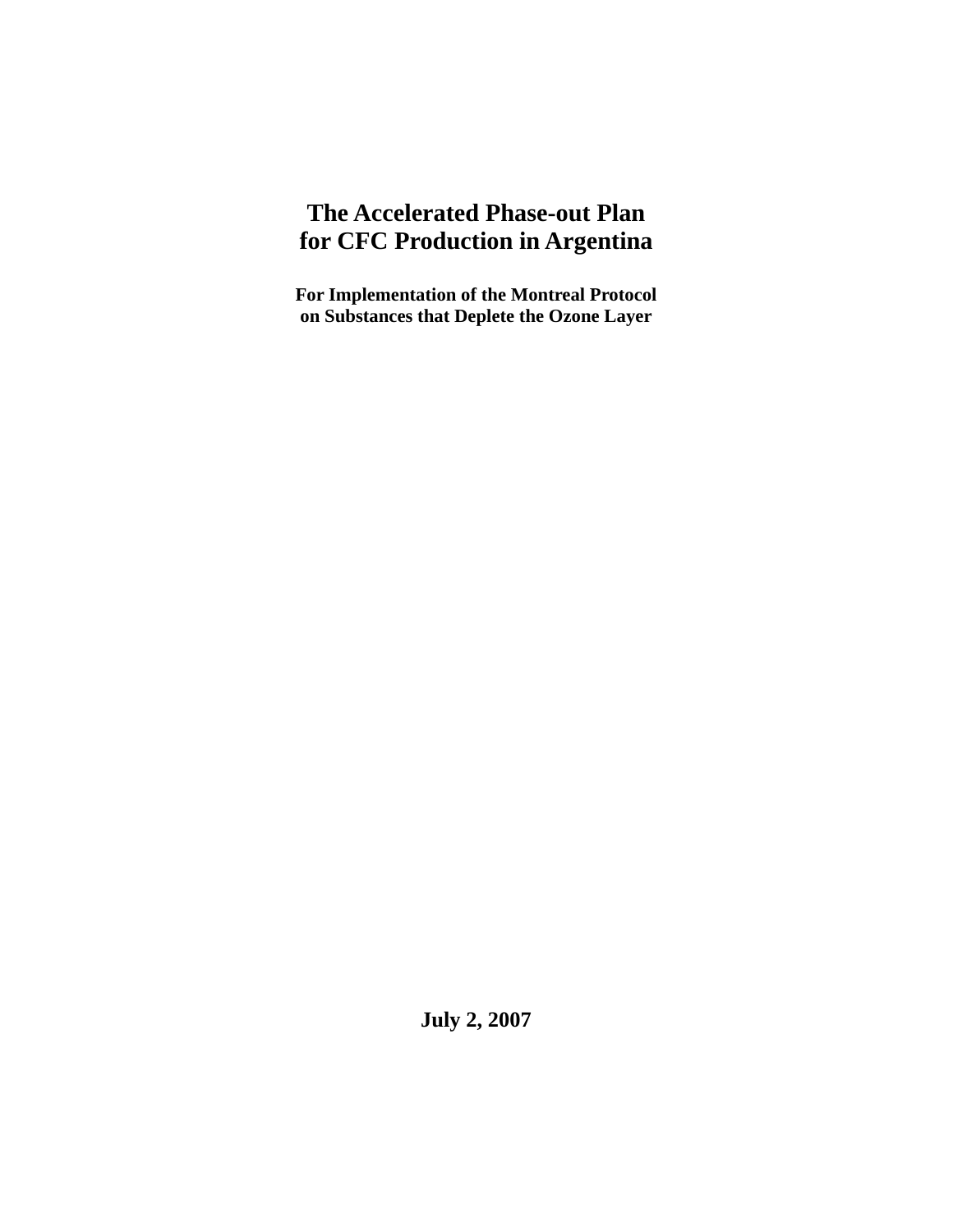#### **The Accelerated Phase-out Plan for CFC Production in Argentina**

#### **I. Introduction**

1. The CFC Production Phase-out Plan for Argentina (ARG/PRO/38/INV/133) was approved at the 38th meeting of the Executive Committee (ExCom) of the Multilateral Fund for the implementation of the Montreal Protocol and involves a sole production facility at Frío Industrias Argentinas S.A. (FIASA). During this meeting, the Executive Committee approved, in principle, a total of US\$8.3 million in funding for the phased reduction and closure of the entire CFC production capacity in Argentina. This is broken down with US\$7 million to production closure, US\$800,000 for labour compensation, and US\$500,000 as technical assistance for the project management unit.

2. Through this project, the Government of Argentina agreed to phase out the production of 3,020 MT CFC-11 and -12 by the year 2010. The phase-out schedule, the actual production, and disbursement schedule are shown in Table 1 below. As per the Agreement, independent verification to the ExCom has been taking place yearly.

| Year                | <b>Production of</b><br>CFC-11 and CFC-12<br>[in metric tonnes] |               | <b>MLF Funding</b><br>[in million USD] |                         |
|---------------------|-----------------------------------------------------------------|---------------|----------------------------------------|-------------------------|
|                     | Target <sup>(1)</sup>                                           | <b>Actual</b> | Project<br>funding                     | <b>Support</b><br>costs |
| 2002                | 3,020                                                           | 3,015         | 0.5                                    | 0.020                   |
| 2003                | 3,020                                                           | 3,018         | 3.5                                    | 0.110                   |
| 2004                | 3,020                                                           | 3,016         | 0.0                                    | 0.090                   |
| 2005                | 1,647                                                           | 1,645         | 0.3                                    | 0.120                   |
| 2006                | 1,647                                                           | $1,645^{(2)}$ | 2.0                                    | 0.100                   |
| 2007                | 686                                                             |               | 0.0                                    | 0.120                   |
| 2008                | 686                                                             |               | 1.0                                    | 0.120                   |
| 2009                | 686                                                             |               | 1.0                                    | 0.047                   |
| 2010                | 0                                                               |               | 0.0                                    | 0.000                   |
| <b>Total Impact</b> | 3,020                                                           | 1,373         | 8.3                                    | 0.727                   |

Table 1: Phase-out schedule as per the Agreement with ExCom

Notes:

<sup>(1)</sup> Save for any CFC production that may be agreed by the Parties to meet essential uses for Argentina <sup>(2)</sup> Figures according to national independent audit performing by the Argentine Government -

Verification by an International auditor is scheduled for July 2007.

3. To date, FIASA has been meeting the production quotas. The Multilateral Fund has approved 6.3 million dollars under the CFC Production Phase-out Plan in Argentina. The remaining 2 million dollars are expected to be approved by the MLF for the 2008 and 2009 Work Programmes, after evidence is provided that FIASA has met the quotas for 2007 and 2008.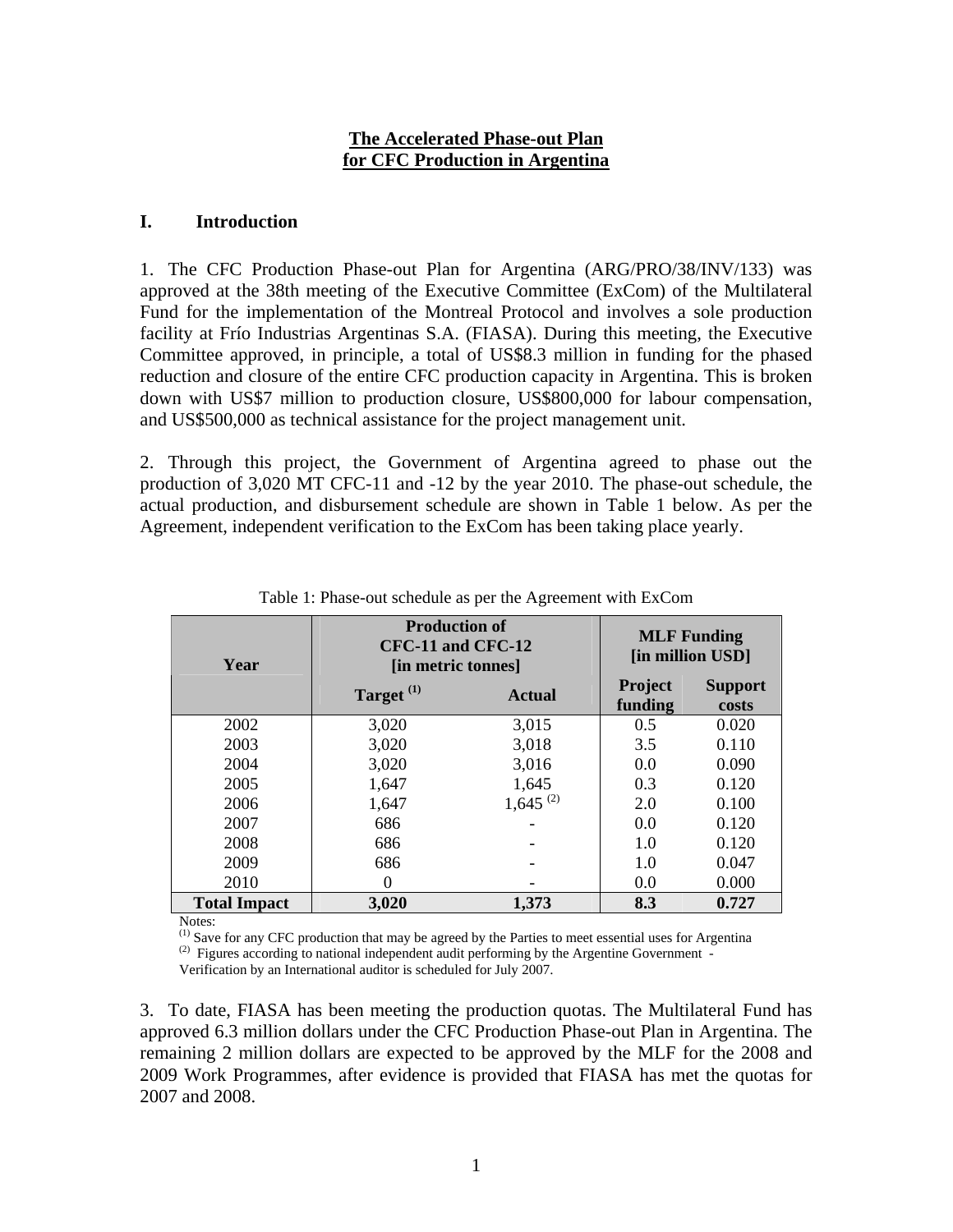#### **II. Description of the Accelerated Phase-out Plan**

#### **a. Objective**

4. The Government of Argentina is proposing to accelerate the phase-out plan for FIASA by two years. Under the Accelerated Phase-out Plan (APP), FIASA would shut down production of CFC-11 and CFC-12 by December 2007. This accelerated phase-out plan, if approved, will prevent the production of 1,372 metric tones (MT) of CFC-11 and CFC-12 in Argentina.

#### **b. Compensation**

5. By shutting down CFC production by the end of 2007, FIASA will lose profits on the 1,372 MT it is allowed to produce during 2008 and 2009 under the current phase-out schedule (see Table 1 above). Note, in Table 2, that FIASA has been producing very close to 100% of the established quota. This trend is expected to continue over the next years, as there are no technical reasons to believe that FIASA will not be able to meet its production quota for the period 2007-2009. Note also that 95% of the production in FIASA is CFC-12, and only 5% is CFC-11, therefore the analysis of lost profits will be based on CFC-12 production.

| <b>Production</b>           |       |       | Year  |       |              |
|-----------------------------|-------|-------|-------|-------|--------------|
|                             | 2002  | 2003  | 2004  | 2005  | $2006^{(1)}$ |
| <b>Target</b>               | 3,020 | 3,020 | 3,020 | 1,647 | 1,647        |
| Actual CFC-11 production    | 128   | 133   | 112   | 67    | 52.06        |
| Actual CFC-12 production    | 2,887 | 2,887 | 2,904 | 1.579 | 1593.14      |
| <b>Total CFC production</b> | 3,015 | 3,018 | 3,015 | 1,646 | 1,645        |

Table 2. Verified production of CFC-11 and CFC-12 in FIASA, in metric tonnes

Notes:

(1) Figures according to national independent audit performed by the Argentine Government - Verification by an International auditor is scheduled for July 2007.

6. Lost profits**.** Lost profits are defined as total revenue minus total cost. Total cost is calculated by multiplying production costs on a per-tonne-basis by total production. Table 3 below provides a description of the inputs needed to produce one tonne of CFC-12. The estimated cost of producing one tonne of CFC-12 in FIASA is \$2,684 dollars. Annex 1 contains further details on the estimation of these costs.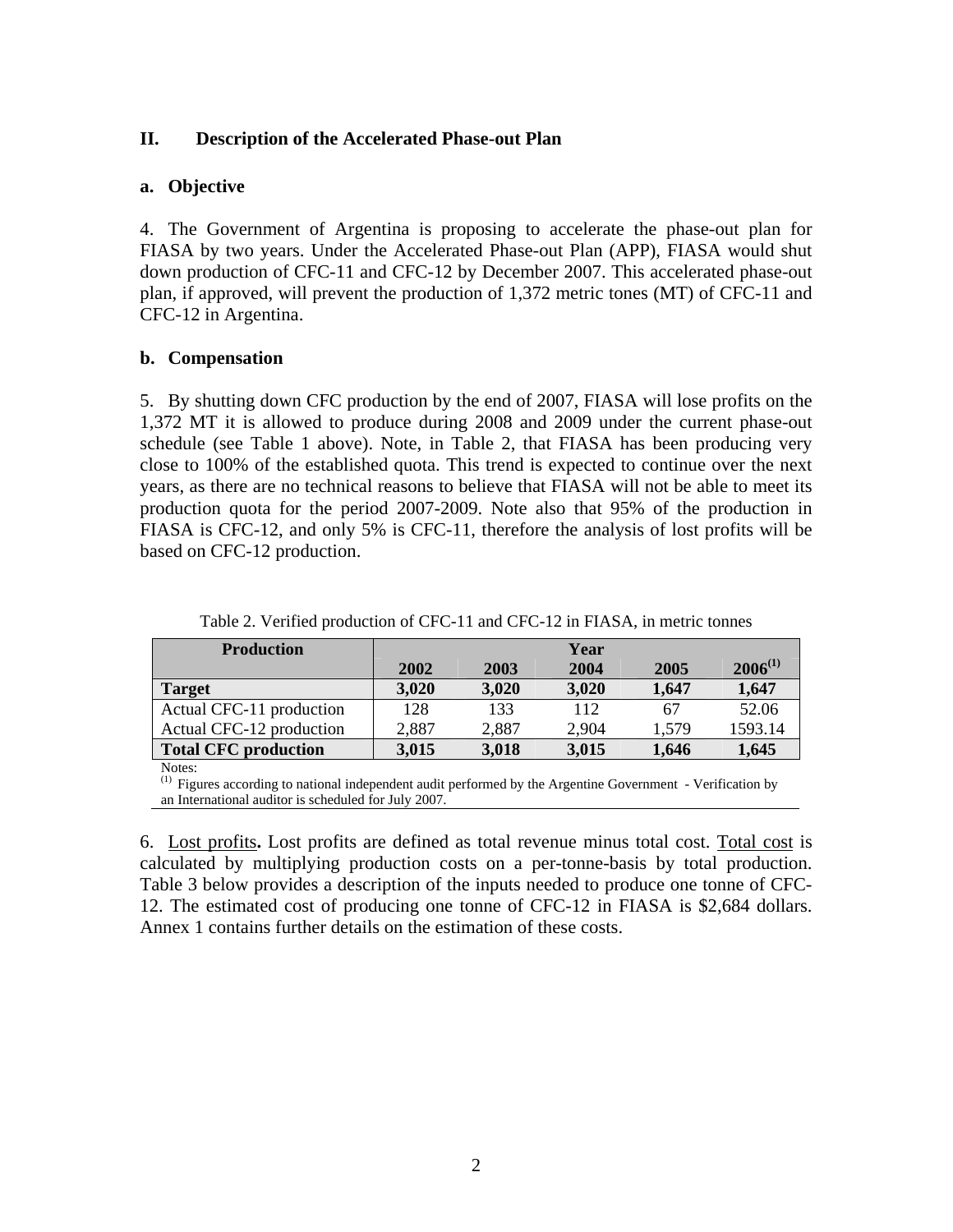| <b>Production costs</b>       | <b>Dollars</b> per<br>MT of CFC-12 |
|-------------------------------|------------------------------------|
| Cost of CTC                   | 912.40                             |
| Cost of HF                    | 522.37                             |
| Cost of other inputs          | 27.11                              |
| Direct administrative costs   | 166.45                             |
| <b>Fixed Costs</b>            | 1,055.68                           |
| <b>Total production costs</b> |                                    |

Table 3. Estimation of production costs

7. Total revenue is obtained by multiplying the price of CFC-12 by total production. FIASA reported an average sale price of US\$6 per kg CFC-12 during 2006. Table 4 below provides the expected lost profits due to the proposed accelerated phase out plan. It is estimated that FIASA will lose \$4.1 million dollars at net present value (assuming a 7% discount rate) if it does not produce the 1362 MT allowed under the current agreement. The proposed compensation to FIASA is therefore the \$4.1 million dollars it will forego by shutting CFC production at the end of 2007.

| <b>Description</b>     |                                            | Year      |           |
|------------------------|--------------------------------------------|-----------|-----------|
|                        |                                            | 2008      | 2009      |
| $[1]$                  | Allowed production of CFC-12, in MT        | 686       | 686       |
| $[2]$                  | Sale price of CFC-12, in dollars/MT        | 6,000     | 6,000     |
| $[3] = [1] \times [2]$ | Total revenue                              | 4,116,000 | 4,116,000 |
|                        |                                            |           |           |
| $[4]$                  | Cost per MT of CFC-12,                     | 2,684     | 2,684     |
| $[5] = [1] \times [4]$ | <b>Total Costs</b>                         | 1,841,226 | 1,841,226 |
| $[6] = [3] - [5]$      | Lost profit per year                       | 2,274,774 | 2,274,774 |
|                        |                                            |           |           |
| $[7]$                  | Discount rate                              | 7%        | 7%        |
| [8]                    | Net present value of lost profits          | 2,125,957 | 1,986,876 |
|                        |                                            |           |           |
| $[9]$                  | <b>Total Compensation to FIASA for APP</b> |           | 4,112,834 |
|                        | (sum of NPV for lost profits per year)     |           |           |

Table 4. Proposed compensation to FIASA for APP

#### **c. Disbursement of funds**

8. It is requested that the proposed compensation under the APP be released after production at FIASA for 2007 is audited and the Government of Argentina announces the permanent closure of CFC production at FIASA. This announcement is expected for the end of 2007. In addition, the remaining funds under agreement ARG/PRO/38/INV/133 are requested to be released once the government announces the permanent closure of CFC production at FIASA.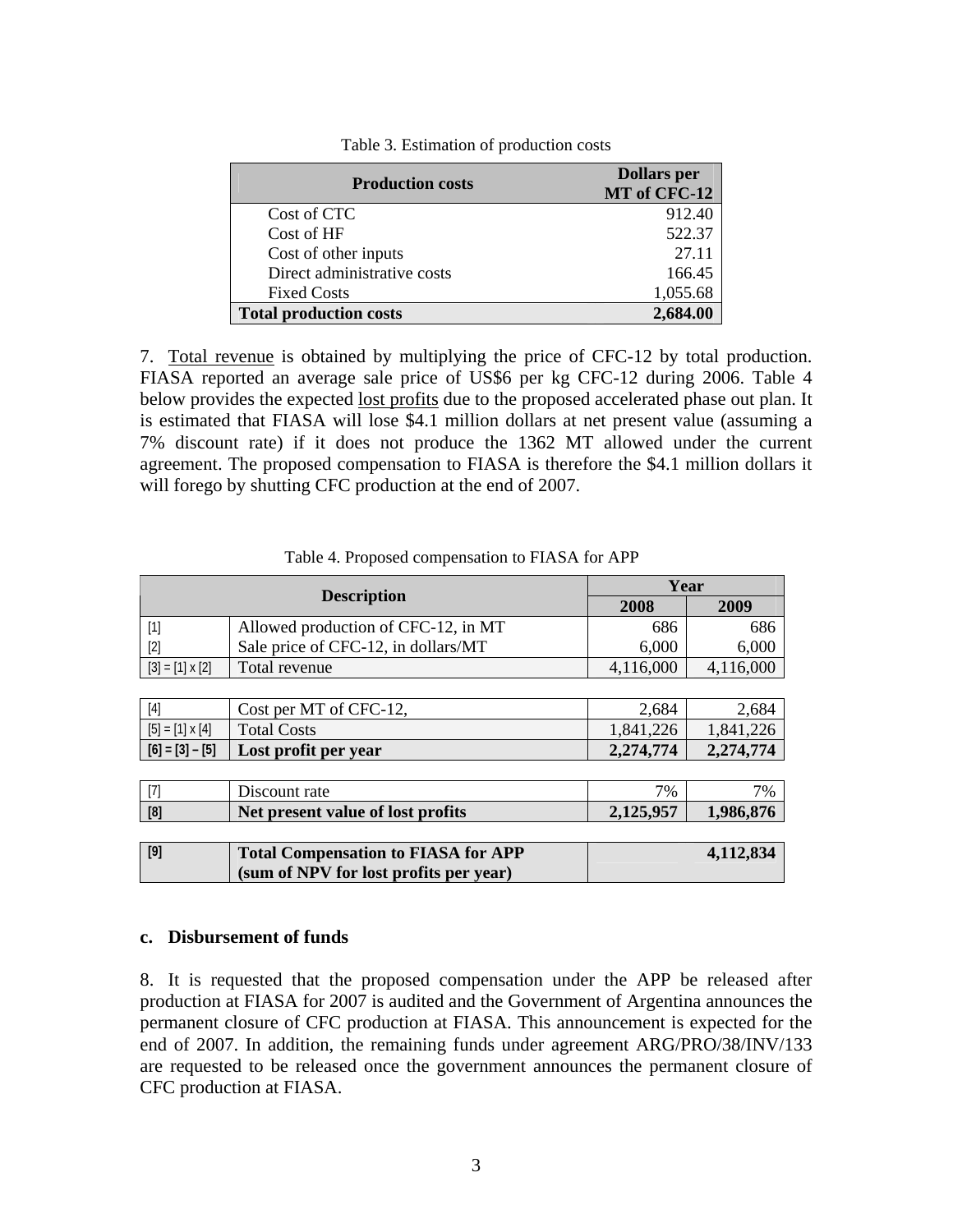#### **d. Equipment disposal**

9. Under the existing agreement between the GOA and the MLF Secretariat (ARG/PRO/38/INV/133, Annex 2), the following equipment must be dismantled:

- Two carbon steel reactors connected in series. Constructive Standards (ASME VII Division 1)
- Equipment for storage/handling of CTC
- Process control instrumentation

10. FIASA has requested that the dismantling of the two carbon steel reactors and the storage tank previously used to store/handle CTC be reconsidered, since it has recently started production of HCFC-22. The government agrees with this requirement and, will instead closely monitor the import of CTC via its ODS import/export licensing system. In addition, the government will carry out annual local audits to FIASA until the year 2010 and the subsequent years during the production of HCFC-22 to verify that no CFCs are produced.